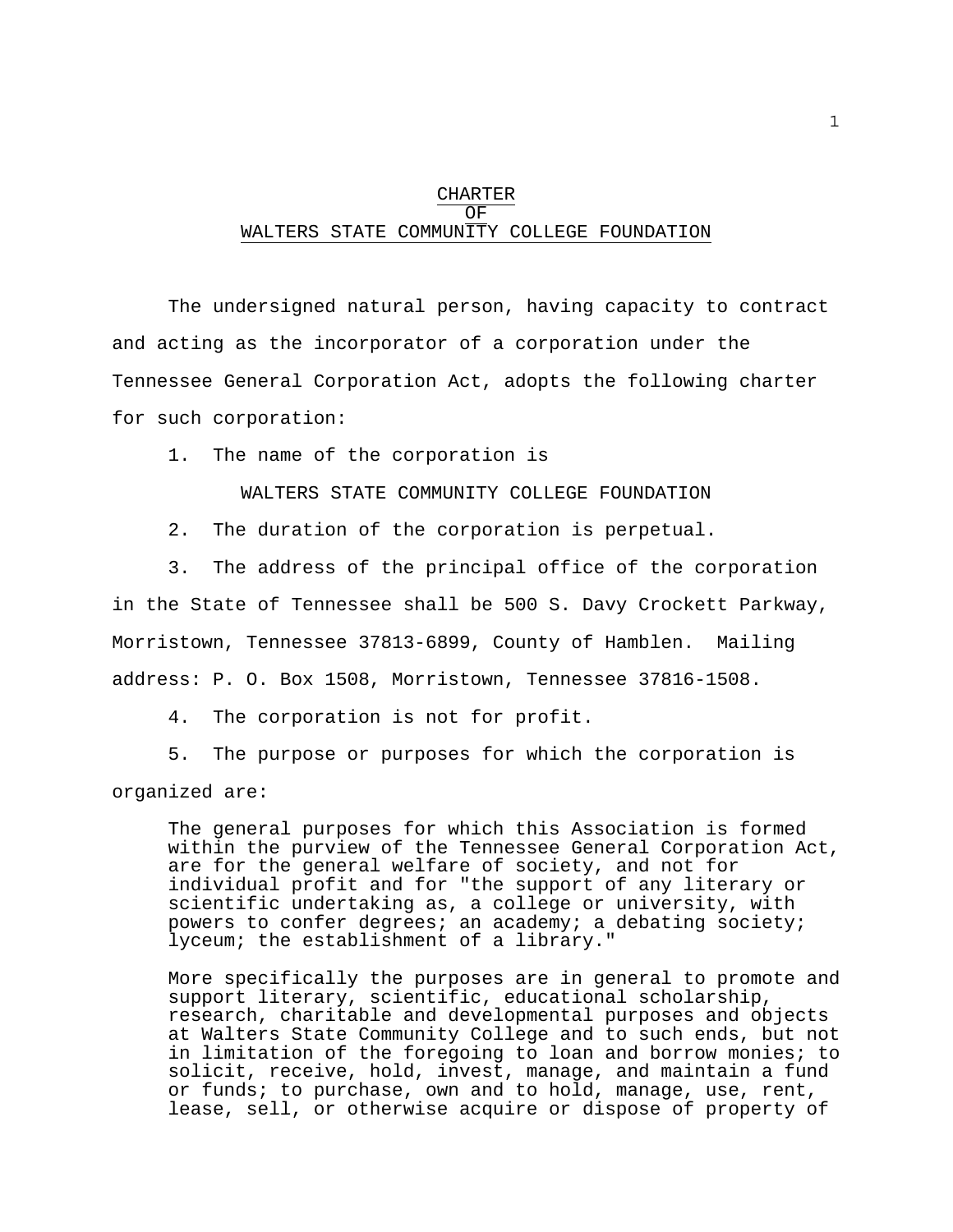all kinds, including equities, trusts, real estate and personal property; to use the monies, funds, credits, properties and principal or income therefrom for any one or more of the purposes or objects of this Foundation or its duly authorized successor as may hereafter be established; to receive, hold, care for, invest in, and operate real and personal property, and to use and distribute, from time to time, all the income and/or principal as well, which it shall receive in gifts, bequests, devises, purchases, or otherwise, to be applied consistent with the existing laws of the State of Tennessee and the Internal Revenue Code, and those hereinafter promulgated, for the promotion of education at Walters State Community College, Morristown, Tennessee; to solicit gifts and grants from alumni, other friends and individuals, business establishments, foundations, and organizations for financial assistance of students through loans, and for scholarships and to provide means of assistance for enriching the curriculum, program and mission of the College and for such other related projects as may be approved; and to encourage alumni and other friends of the College to make provisions for the College in their wills or other legal instruments; provided, however, that no part of said activities shall be for the purpose of carrying on propaganda or otherwise attempting to influence any legislation, or for participation in or intervention in any political campaign on behalf of any candidate for public office. In no event shall any of the assets held, controlled or contributed by the Foundation be considered as assets of Walters State Community College and if so treated shall revert to the Foundation except upon dissolution of the Foundation.

- 6. This corporation is to have no members.
- 7. Other provisions:
- A. Ownership of Assets and Earnings and Profits:

 It shall issue no shares of stock, shall divide no dividends or profits among its Trustees or Officers, and shall have no dues. Any profits or earnings shall be used exclusively for the purpose of the Foundation herein set forth. In the event of dissolution of the Foundation, all assets of the Foundation shall be vested in Walters State Community College immediately upon such dissolution, which assets shall be used by the College in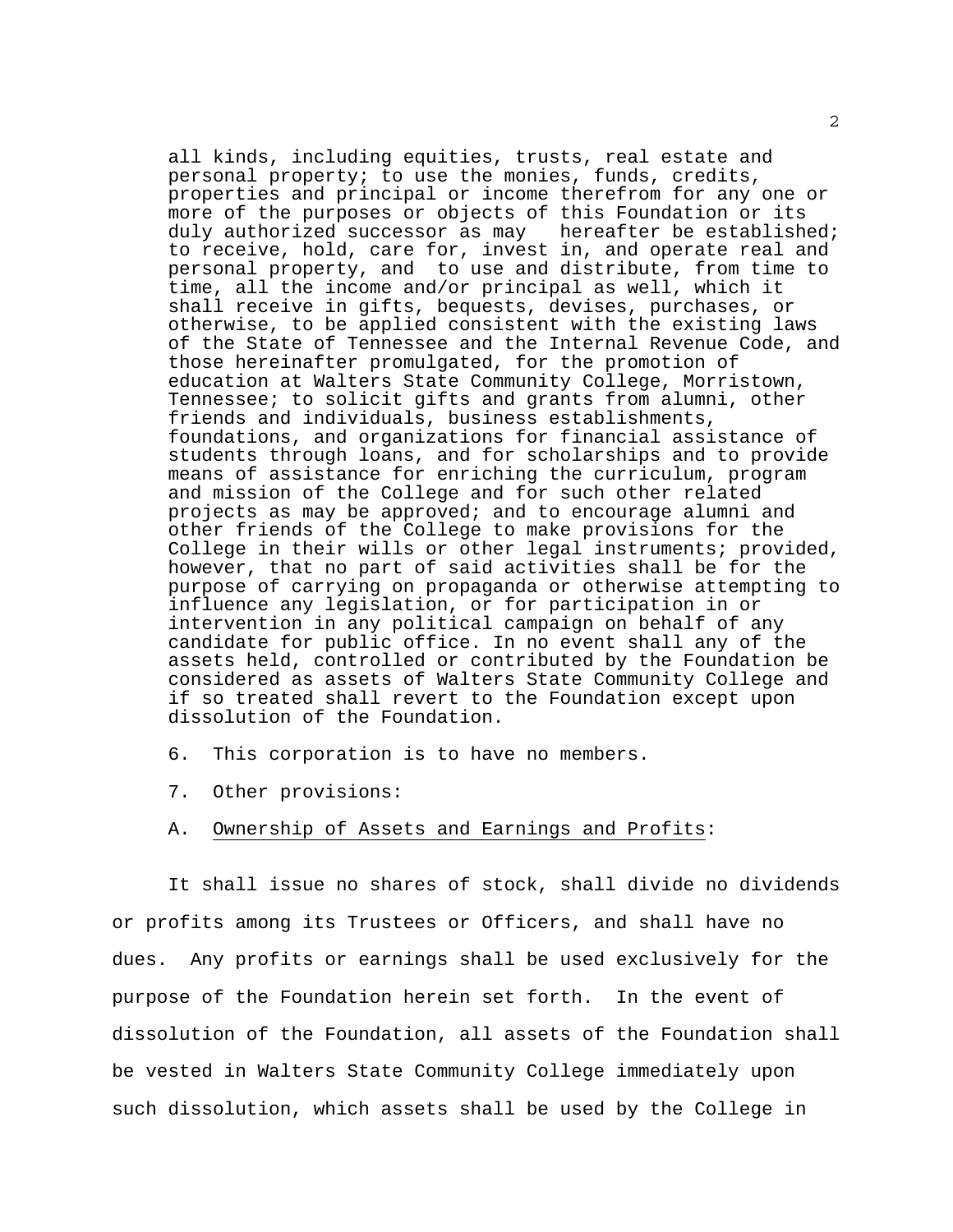accordance with the herein stated purposes of this Foundation.

B. Powers:

The general powers of the Foundation shall be as follows:

1. To sue and be sued by the corporate name.

 2. To have and use a common seal, which it may alter at pleasure; if no common seal, the signature of the name of the corporation by a duly authorized officer, shall be legal and binding.

 3. To have the power to receive property, real, personal or mixed, by purchase, gift, devise, or bequest, sell the same and apply the proceeds toward the promotion of the objects for which it is created, or hold any such property and apply the income and profits toward such objects.

- (a) Gifts may be made to the Foundation: (1) By cash, by single gift, or on an annual
	- basis for a specified number of years. (2) By transfer of stock or other personal or real property of value.
	- (3) By individuals making the Foundation or Association beneficiary under life insurance policies on the life or lives of interested individuals.
	- (4) By receipt of bequests to the Foundation or Association under wills of interested individuals.
	- (5) By the transfer or conveyance to the Foundation of any present or future interest in property in trust, or otherwise.
- (b) The contributions received may be:
	- (1) Earmarked for the support of a specific project by the donors, or
	- (2) Unrestricted to any specific project or projects but given to the Foundation or Association for allocation to suitable projects in the discretion of the Board of Trustees.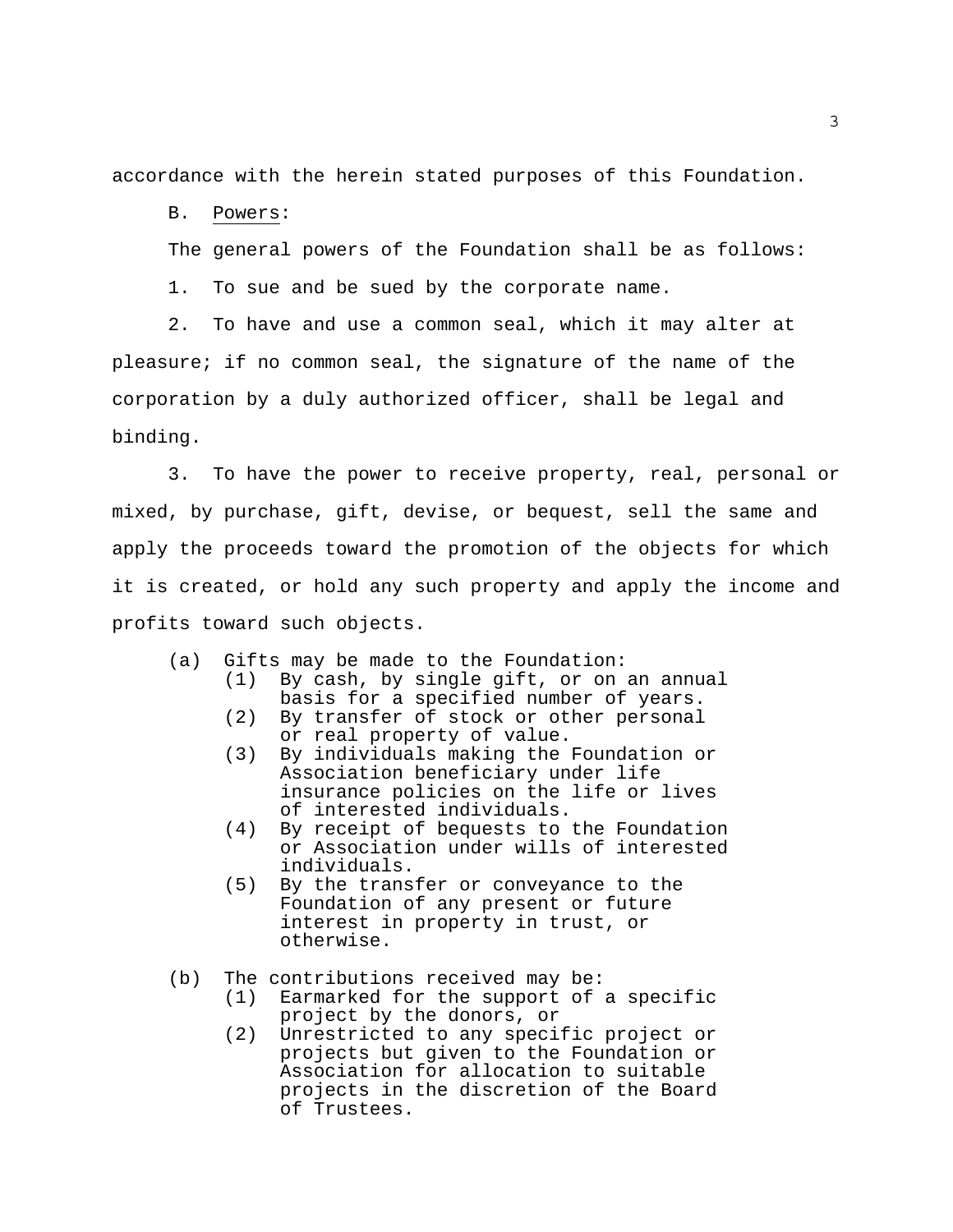- (c) The types of projects which the Foundation is authorized to foster:
	- (1) To erect, acquire, maintain and operate or assist in erecting, acquiring, maintaining or operating any buildings, laboratories, teaching and training buildings and facilities, research buildings and establishments, dormitories, offices, conference buildings and facilities, and to purchase, receive, maintain, sell or otherwise dispose of and use any equipment, goods, merchandise, and services incident to, and by custom, pertinent to such buildings, establishments, and facilities.
	- (2) To secure, maintain and administer endowment funds, the income from which shall be used for the purposes and objects of the Foundation.
	- (3) In those cases or instances where any monies, funds, credits, or properties are given to this Foundation with restrictions, to follow and abide by the provisions of such restrictions, if not contrary to the stated purposes of the Foundation; otherwise, if given with no restrictions, such monies, funds, credits, or properties may be used for any other purpose deemed acceptable by the Board of Trustees in keeping with educational, religious, scientific and literary purposes for which this Foundation is organized.
	- (4) To provide funds for scholarships for worthy persons eligible for matriculation in the College and/or to provide funds for both short term and long term loans for deserving and worthy persons eligible for matriculation in the College.
	- (5) To provide funds as the means of assistance to the College for enriching the curriculum, mission and program of the College.
	- (6) Funds shall be received and accepted by the Foundation only upon the authority of its duly authorized officer or representative and shall be disbursed exclusively to Walters State Community College, or on its behalf. All disbursements shall be made only on approval of the Foundation, acting through its duly authorized officer or representative, on written requests therefor from the chief executive officer of Walters State Community College, or his designated representative.

 4. To amend the Charter by a majority vote of the Trustees and proper filing of the amendment.

5. To establish By-Laws, and make all rules and regulations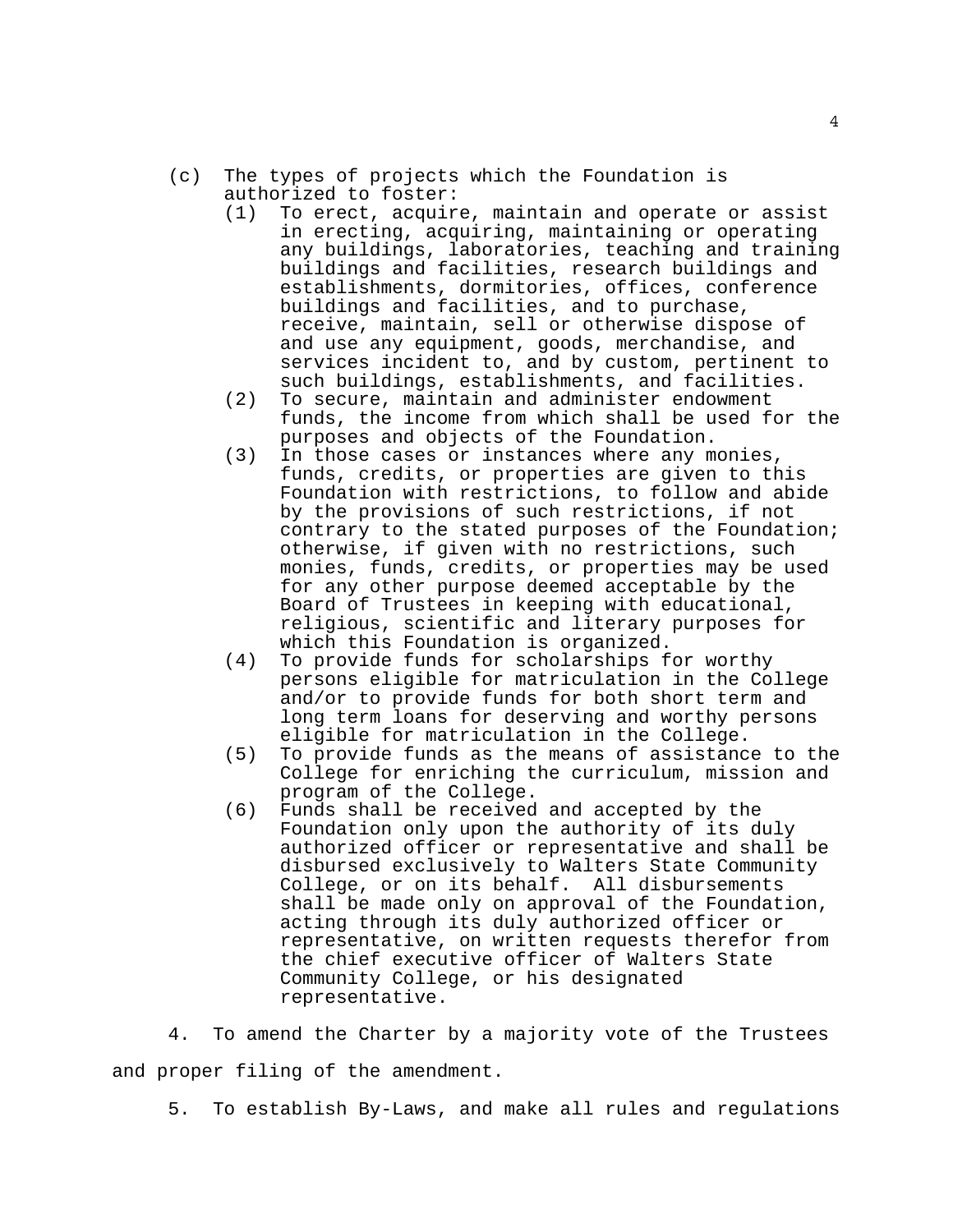not inconsistent with the laws and constitution, deemed expedient for the management of Foundation affairs.

 6. To elect an executive committee annually to conduct the affairs of the Foundation.

 7. To borrow money to be used in payment of property bought by it, and for erecting buildings, making improvements, and for other purposes germane to the objects of its creation and secure the repayment of the money thus borrowed by the mortgage, pledge, deed of trust, upon such property, real, personal or mixed, as may be owned by it; and it may, in like manner, secure by mortgage, pledge, or deed of trust, any existing indebtedness which it may lawfully contract.

C. Board of Trustees:

 The corporate powers of this Association or Foundation shall be exercised by a Board of Trustees.

 The Board of Trustees will be composed of the following for the terms indicated:

## WSCC TRUSTEES Terms of Appointment

Terms Expiring 1976 Terms Expiring 1978

William Denton Ray Hibbard William H. Inman, Chancellor Tracy Prater Robert Pratt Howard Westhaver

# Dwight Nelson Jack E. Campbell

## Terms Expiring 1977

Lester Guyette Paul R. Capps John D. Wallace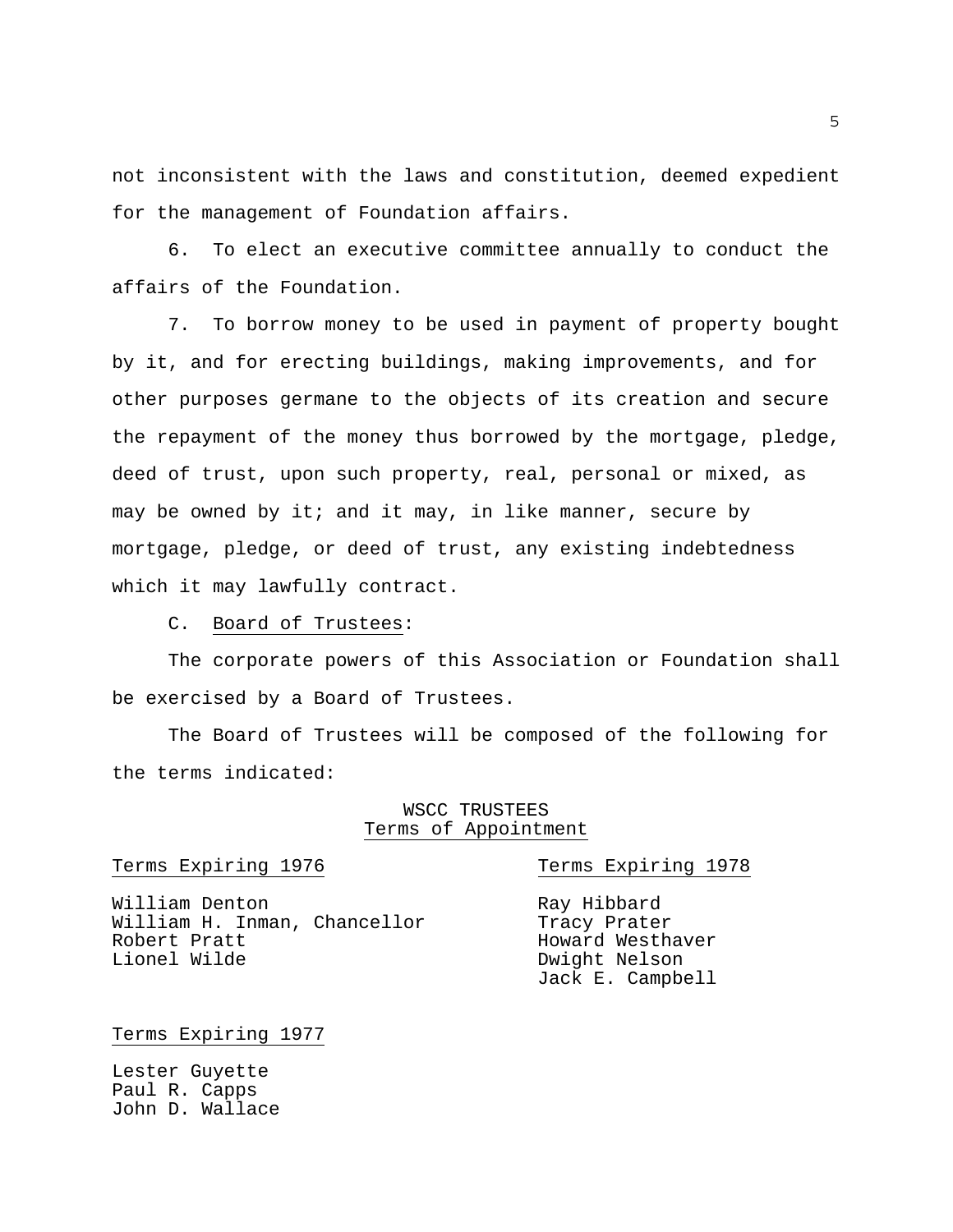### C. G. Williams

 A quorum at any meeting, annual or special, shall consist of one-third (1/3) of the members of the Board then in office.

 The size of the Board shall be determined by majority vote of its members, and any vacancy in its membership shall be filled in the same way. All trustees shall serve a term of office not to exceed three (3) years. The loss of membership by death or otherwise shall terminate all interests of such members in the Foundation, and there shall be no individual liabilities against the members for corporate debts but the entire corporate property shall be liable for the claims of creditors.

 All trustees shall serve until the expiration of their respective terms and until their respective successors are selected and qualified.

 All trustees shall be indemnified from personal liability if the Board of Trustees specifically approves the indemnification on a case-by-case basis. The Board may not eliminate or limit the liability of a trustee:

- (a) For any breach of the trustee's duty of loyalty to the Foundation; or,
- (b) For acts or omissions not in good faith or which involve intentional misconduct or a knowing violation of law.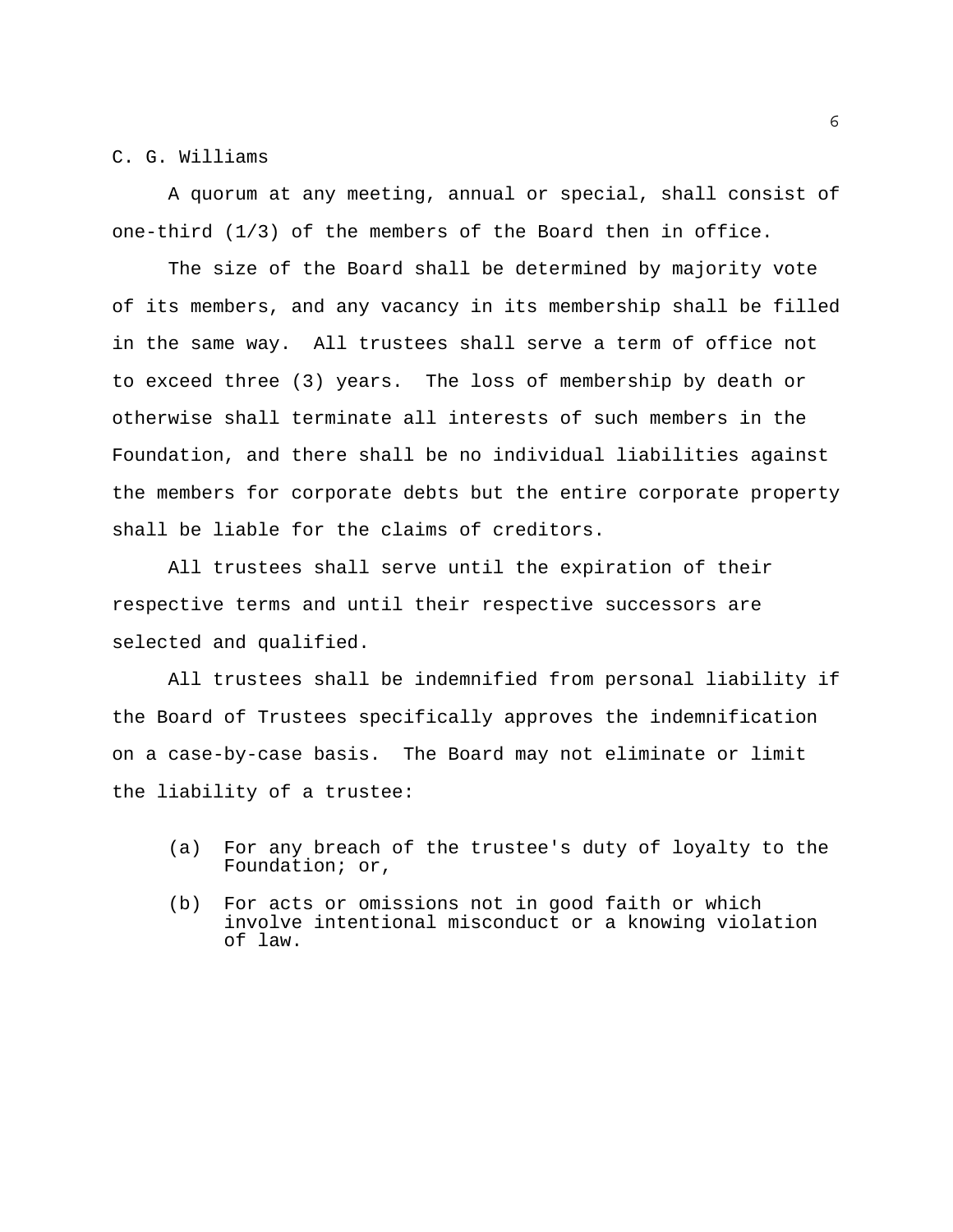#### D. Officers:

 The officers of the corporation, which can be changed by the By-Laws, shall consist of a President, a Vice President, a Secretary, and a Treasurer and such offices shall be filled by a majority vote of the Board of Trustees at such time or times and for such period, and shall have such duties and powers as the Board of Trustees may fix, pursuant to law.

#### E. Executive Committee:

 There shall be an Executive Committee of up to 15 members, consisting of the four officers of the Foundation, the president of Walters State Community College, and not more than ten other members elected by majority vote of the Trustees present at the annual meeting of the Board. The president of the Board of Trustees shall serve as Chairman of the Executive Committee. All members of the Executive Committee shall be voting members except in cases of tie votes when the vote of the President of the college shall be withdrawn.

 The Executive Committee is empowered to carry on the business of the Board of Trustees in the name of the Board with all its powers and authority, with such action being subject to confirmation by a majority vote of the Board of Trustees present at its next annual or special meeting. The Executive Committee shall perform such other duties and powers as the Board of Trustees shall fix, pursuant to law.